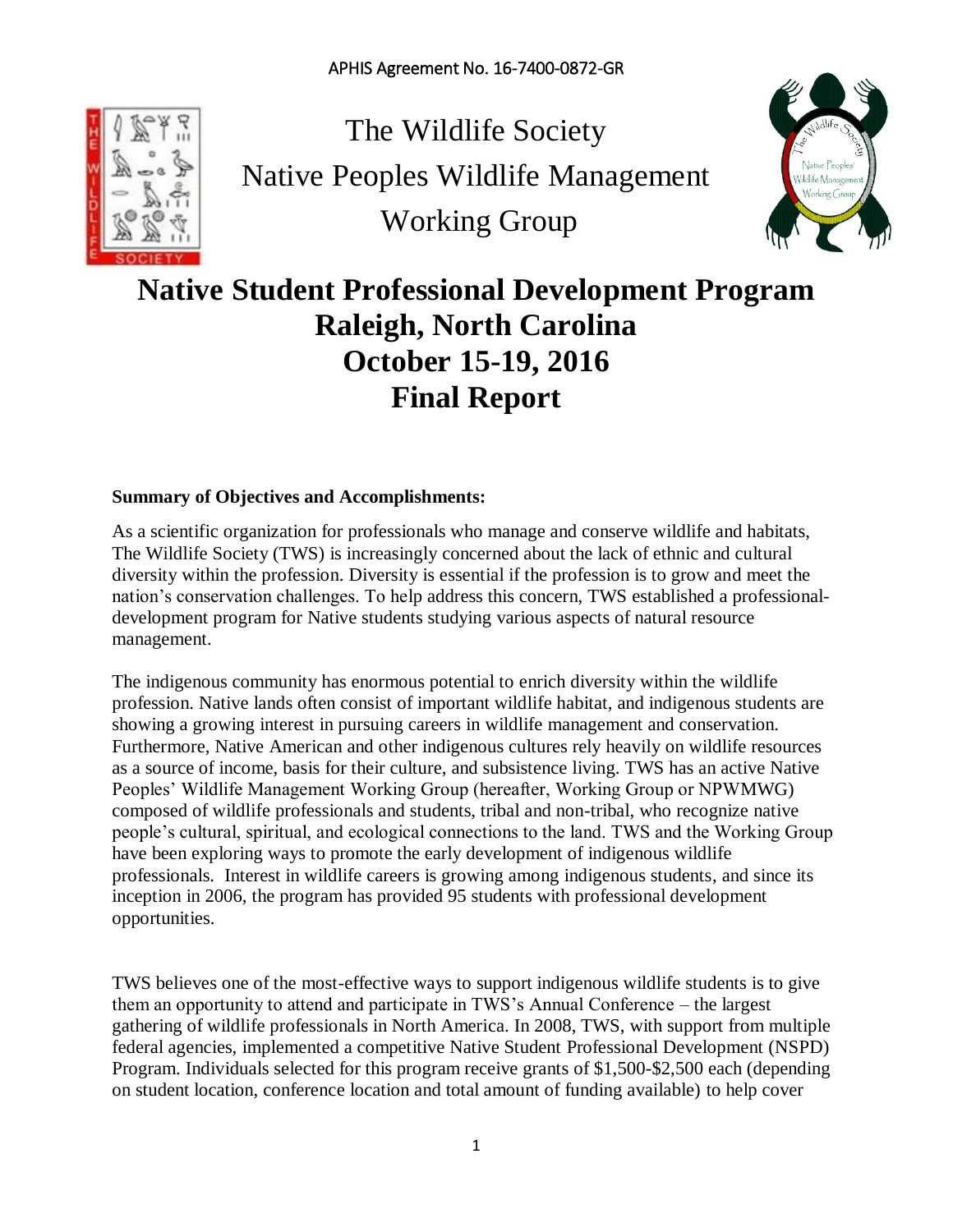registration fees, lodging, meals and transportation to attend and participate in the annual conference. They also receive a one-year membership in TWS and become members of the Native Peoples' Wildlife Management Working Group. As TWS members they receive all the associated benefits, including *The Wildlife Professional*, the weekly *eWildlifer*, access to the TWS Network Online Directory (launching in December), and free online access to all TWS journals (effective Jan. 1).

The purpose of this APHIS grant was to provide Federal financial assistance to fund a symposium or provide funds for competitive students to participate in The Wildlife Society's 23nd Annual Conference in Raleigh, North Carolina, October 15-19, 2016.

#### **Eligibility:**

Candidates must be self-identified members of a Native American, Native Hawaiian, First Nations, or indigenous tribe, and currently enrolled in an undergraduate or graduate program in a relevant academic discipline such as wildlife biology or ecology. Applicants must display a record of academic excellence and a strong interest in pursuing a career in wildlife management or conservation.

#### **Application:**

Flyers for the Professional Development Program (attached PDF) were sent out May 22 with a due date of August 1, 2016.

#### **Selection:**

Qualified applicants are evaluated by a panel consisting of the Chair of the Native Peoples' Wildlife Management Working Group, two other working-group members, a TWS staff member, the Professional Development Program Coordinator, and at least one representative from other program partners, including the Native American Fish and Wildlife Society.

With an increase in funding from sponsors this year, the Native People's Wildlife Management Working Group had funding for sixteen students to attend this year's conference. The National Wildlife Research Center's grant financially supported two Native American students to attend this year's conference, Grant Real Bird, White Mountain Apache, from Arizona State University and Ty Werdel, Sisseton-Wahpeton Oyate, from South Dakota State University.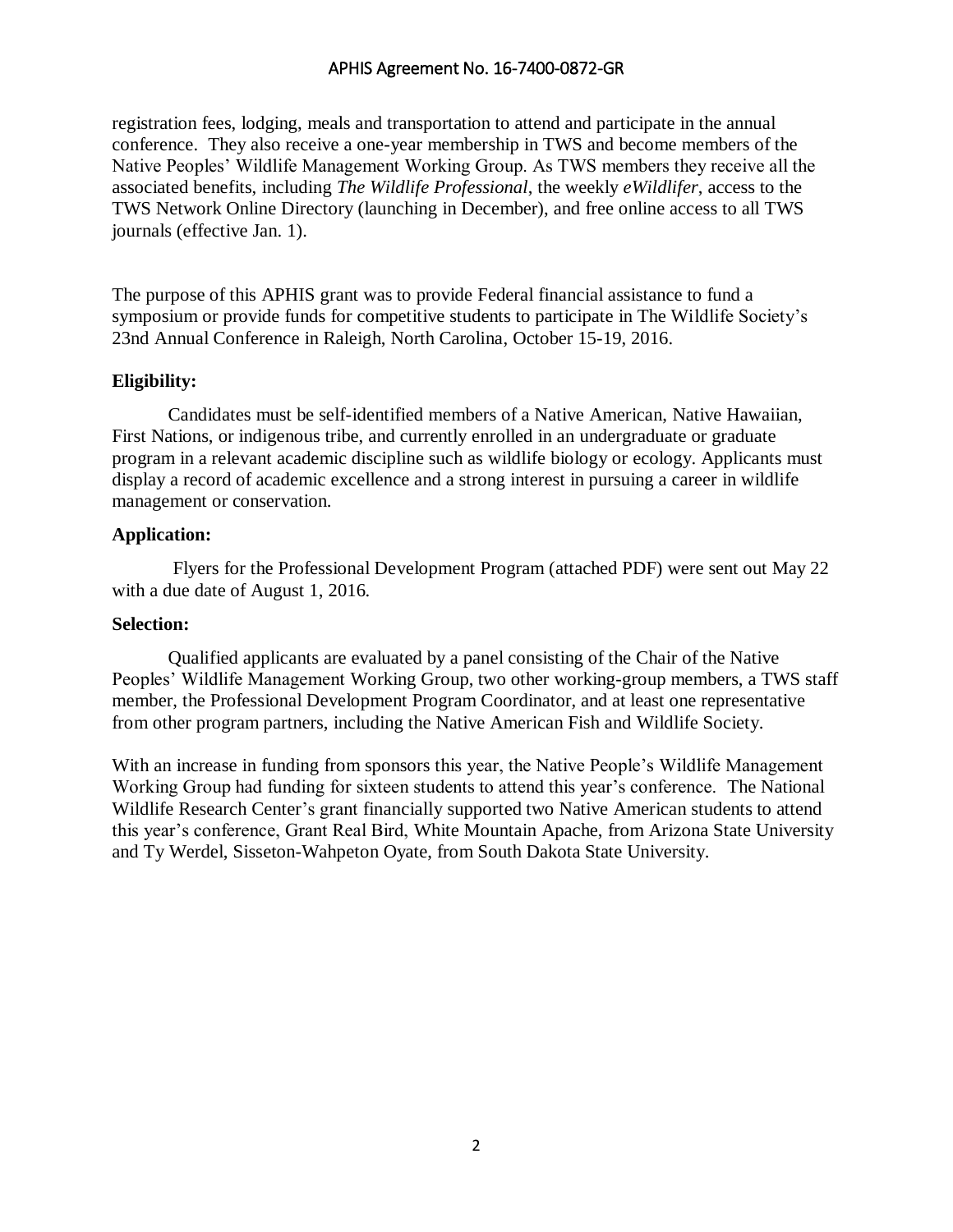

Front row (left to right): Paige Schmidt (NSPD mentor and NPWMWG Sec/Treas.), Alana Wilcox, Laura Lagunez, Ashley Archer. Middle row (left to right): Xavier Lovato, Daniel Bird, Brett Charles Stevenson, Bryan Begay, Celina Gray, Jacob Riley, Ty Werdel. Back row (left to right): Serra Hoagland (NSPD Program Coordinator, NPWMWG Chair-Elect), Talbrett Caramillo, Chase Voirin, Kyle Bobiwash, Grant Real Bird, Harlan Tso. *Not pictured: Brissa Christophersen*

# **2016 Native Student Professional Development Program participants**

# **Ashley Archer**

Sault Ste. Marie Tribe of Chippewa Indians Michigan State University Undergraduate Fisheries and Wildlife

#### **Bryan Begay**

Navajo Norther Arizona University Undergraduate Forestry with a certificate in Wildlife Ecology and Management

#### **Daniel Bird**

Santo Domingo Pueblo Purdue University Graduate Forestry and Natural Resources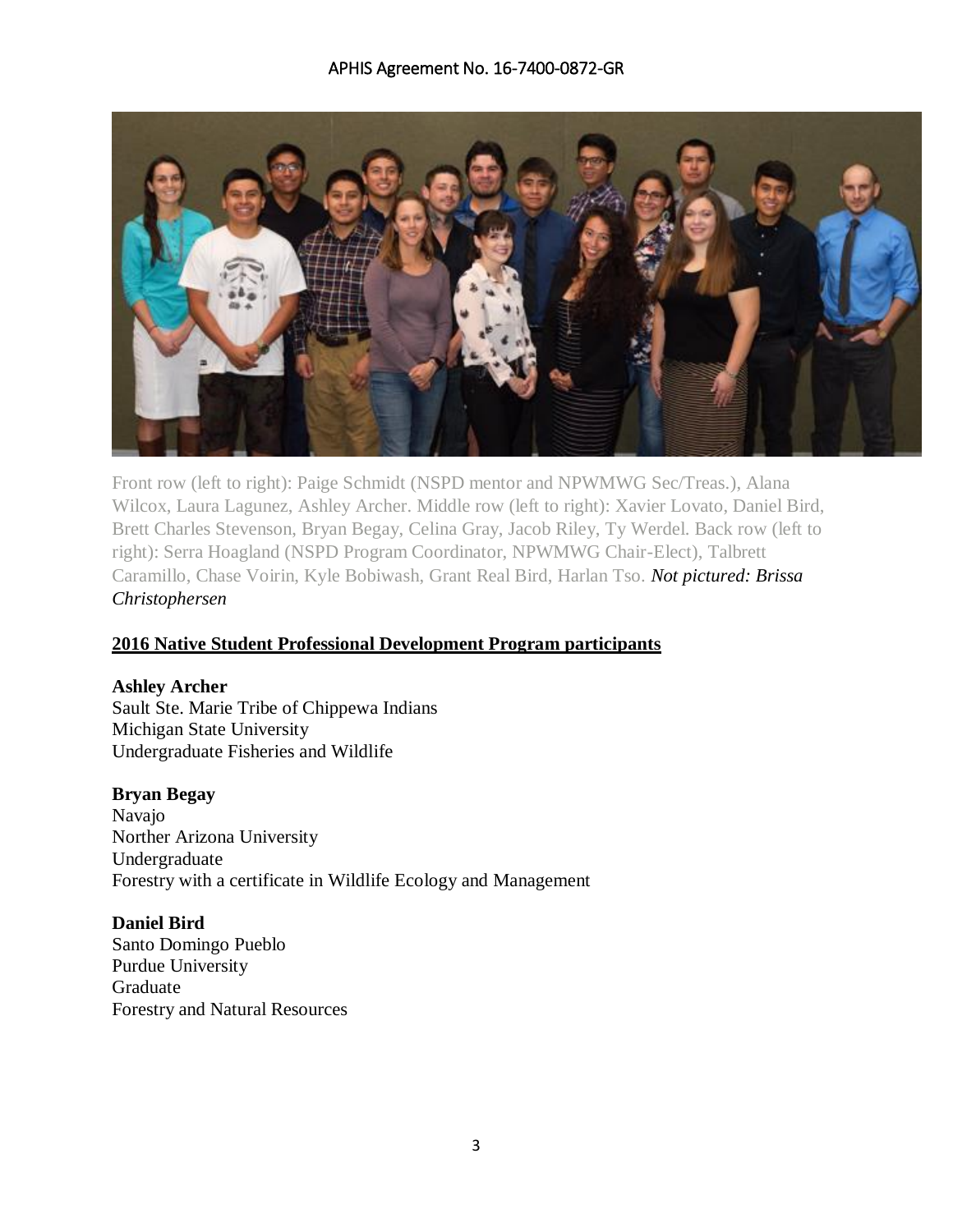# **Kyle Bobiwash**

Mississauga First Nation (Ojibway) Simon Fraser University Graduate Pollinator Agroecology

## **Celina Gray**

Blackfeet and Little Shell Chippewa Salish Kootenai College Undergraduate Wildlife and Fisheries Biology

#### **Laura Lagunez**

Navajo Nation and Nahua Indian Cornell University Undergraduate Animal Science

#### **Grant Real Bird**

White Mountain Apache Arizona State University Undergraduate Environmental and Resource Management

#### **Brett Charles Stevenson**

Ninilchick Village Tribe Salish Kootenai College Undergraduate Wildlife and Fisheries

#### **Chase Voirin**

Navajo University of Arizona Graduate Wildlife Management and Conservation

#### **Ty Werdel**

Sisseton-Wahpeton Oyate (South Dakota) South Dakota State University Graduate Wildlife Sciences

# **Alana Wilcox**

Manitoba Métis Federation, Prairie Buffalo Local University of Manitoba Graduate Biological Sciences/Zoology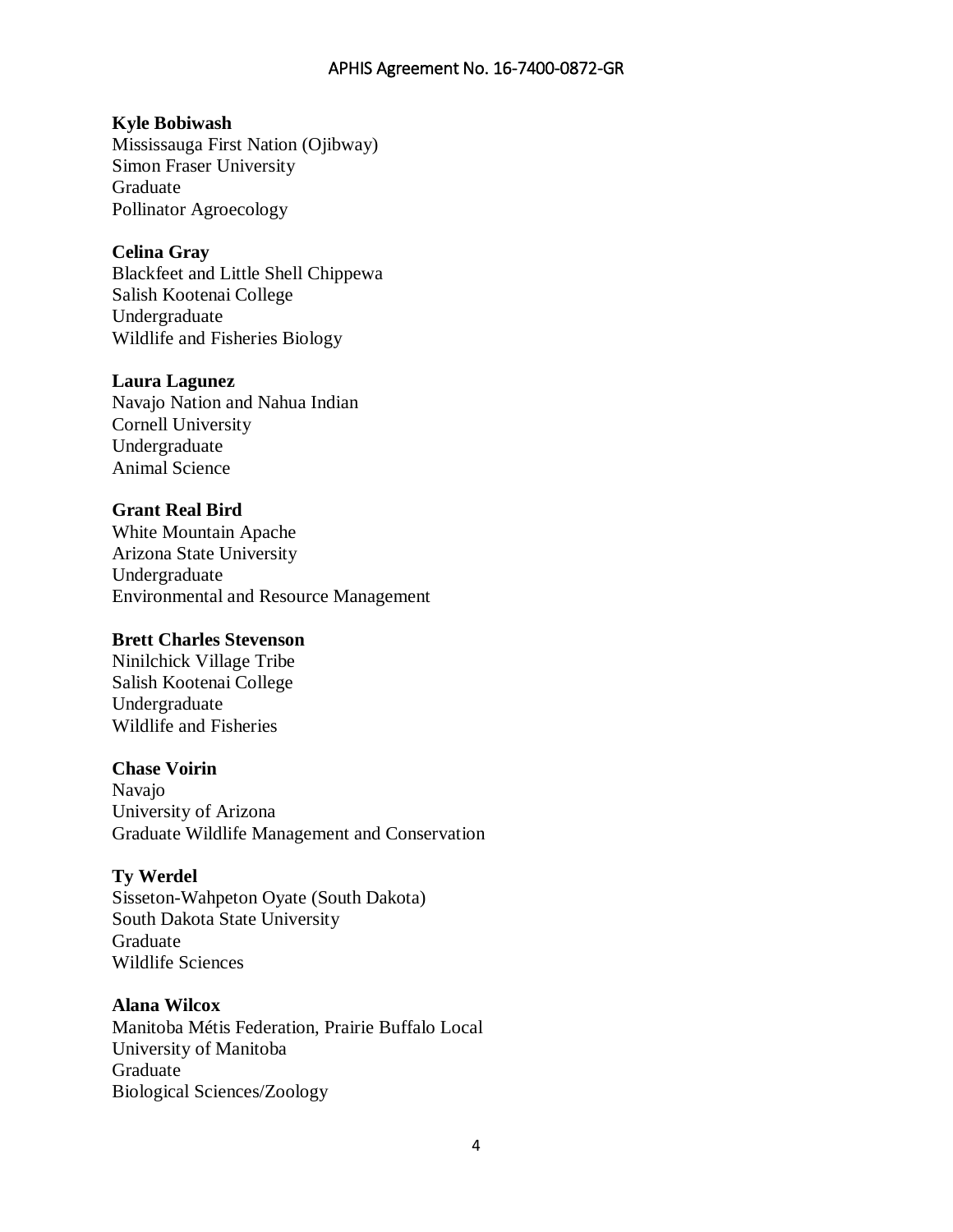## **Brissa Christophersen**

Native Hawaiian Humboldt State University Undergraduate Wildlife Conservation & Management

# **Harlan Tso**

Navajo Northern Arizona University UndergraduateWildlife Management

#### **Xavier Lovato**

Cochiti/Santo Domingo Pueblo New Mexico State University Undergraduate Wildlife Science

#### **Talbrett Caramillo**

Jicarilla Apache Nation San Juan College Undergraduate Biology

#### **Jacob Riley**

Laguna Pueblo New Mexico State University Undergraduate Wildlife Science

Professional Development students had a number of requirements to fulfill as part of their attendance at the meeting. Some of the highlights are expressed here.

With sixteen students, this year's group was larger than usual, but very tight-knit, according to Serra Hoagland, program manager. They sat together at the plenary or keynote sessions each morning, attended the NPWMWG meeting where they provided input for the 2017 Annual Conference in Albuquerque, and hosted a dinner during which each student gave a 3-5 minute presentation on their culture, recent field work or jobs, and proposed research.

Alana Wilcox, a member of the Métis Nation and Ph.D. student at the University of Manitoba, had the opportunity to volunteer at the conference last year in Winnipeg, but says attending the conference as part of the NSPD program was quite different. "In this case, having the chance to interact with other students from a diversity of backgrounds allowed us to learn from each other, not only with regard to what we're studying, but also our personal experiences in the wildlife profession," she said.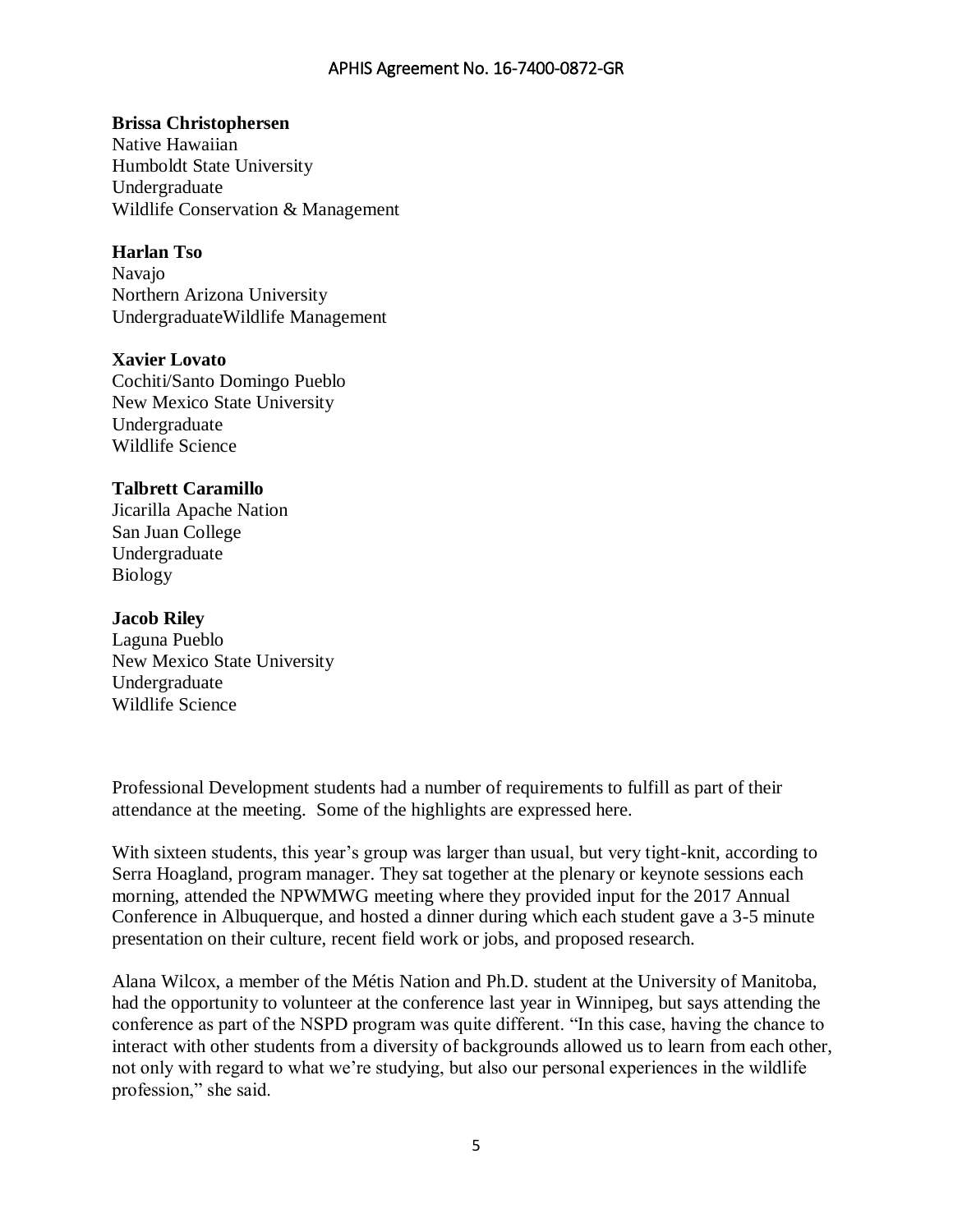Northern Arizona University undergraduate student Bryan Begay is a member of the Navajo Nation who participated in the program and spoke highly of his conference experience.

"I can't stress enough on how rejuvenating it was to be surrounded by wildlifers who had the same passions, sentiments and ideas," Begay said. "My advice to other native students is to apply for the program. Put yourself out there and get to experience the wonderful things that the wildlife professional can offer."

For others, like Talbrett Caramillo, the NSPD program provides inspiration for students who aren't sure of the direction of their future. Camarillo is a member of the Jicarilla Apache Nation attending San Juan College in Farmington, New Mexico. Prior to being accepted in the program, he had been considering taking a few semesters off from school and then deciding whether he should continue. "I just felt isolated," Caramillo said. "I haven't met students here on campus that are really pursuing anything in wildlife. [The NSPD program] gave me a chance to step back and really kind of ask myself whether or not this is what I want to do, but being accepted is a big sign telling me to keep pursuing wildlife and stay in school."

Laura Lagunez, a Navajo Nation and Nahua Indian student at Cornell University, is one of two second-year participants in the program. Lagunez took much initiative this year, putting together a webpage for the program and even participating in the panel discussion Handling Microaggressions in the Workplace. Both Lagunez and Chase Voirin—the other second-year participant—served as peer-to-peer mentors to the other students, Hoagland says.

Each student had his or her own unique experiences, but all shared the one similar sentiment: fellowship. Rooming together, sharing meals and even attending talks together facilitated comradery, as Wilcox pointed out. Friendships were made and many of the students continue to keep in touch via email or other online mediums. Among the students there is an overarching tone of fulfillment in the wake of the conference, both professionally and personally.

"Our NSPD students feel welcomed here," said Hoagland, who joined TWS after participating in the NSPD program in 2010. "TWS is moving in the right direction and we look forward to continued efforts on increasing diversity within our profession at the 2017 TWS meeting."